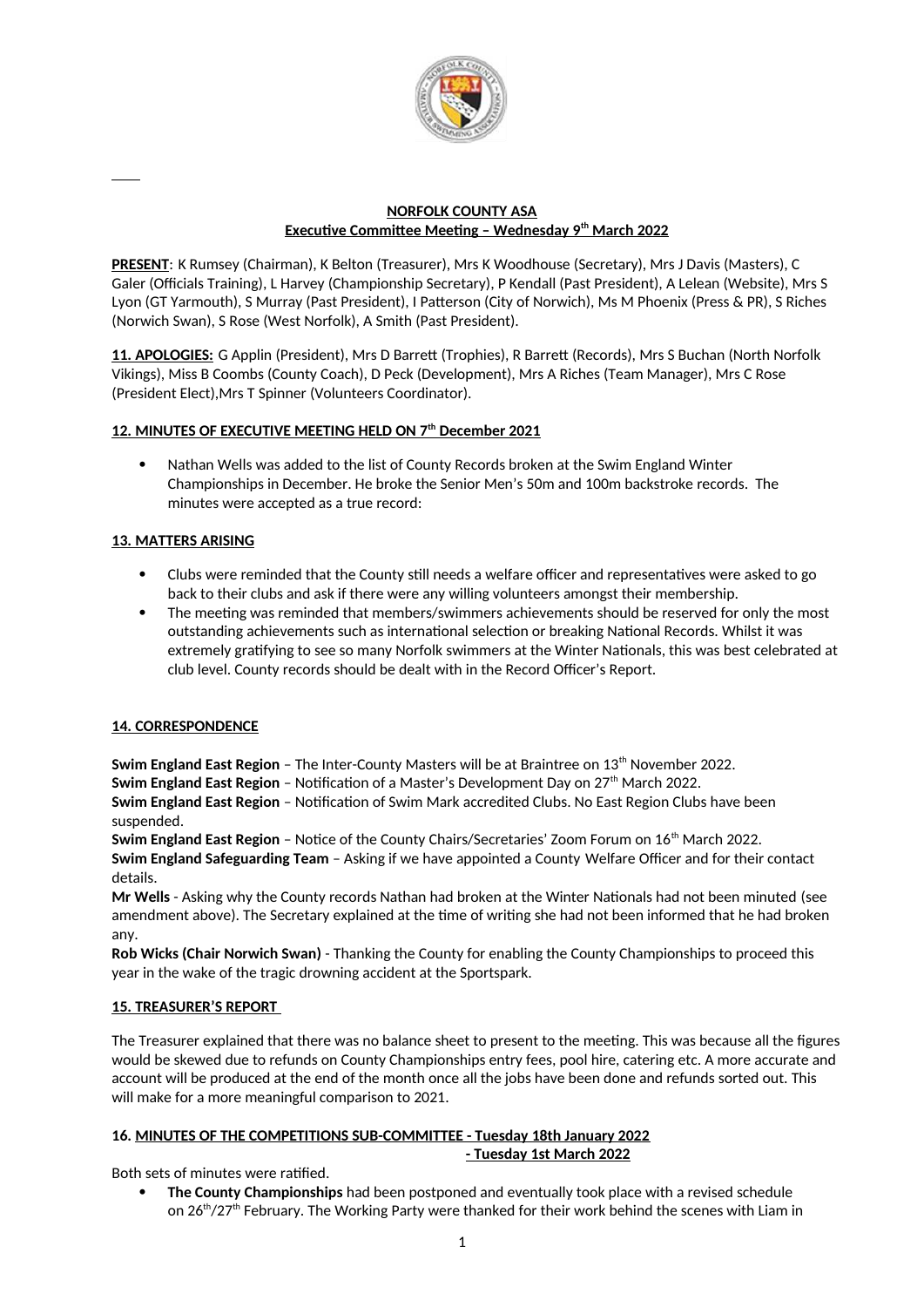particular working hard to ensure the Championships went ahead. The weekend ran smoothly. Refunds will be issued as soon as the Treasurer has all the data on withdrawals from the meet manager system especially as the Friday evening session was cancelled at the last minute. Five Clubs have so far responded to a request to check their withdrawals so that these can be referenced against the data. There has been one race result query to review. Clubs were thanked for their patience.

- **Planning for both the Warwick Thompson and Challenge** galas is underway. Both galas will run to a new schedule which will include a Saturday afternoon session (due to swimming lessons at the venues) and all day Sunday. The closing date for the Challenge Gala will be 20<sup>th</sup> May, the day before the Warwick Thompson Gala, should mean that few swimmers will be able to swim the same event at both galas. **Clubs are requested to encourage all qualifying swimmers to enter the galas.**
- **The Relay Gala** will go ahead later this season if a consensus date can be agreed. L Harvey to canvass and the Secretary to follow up.
- **A proposed County Short Course Championships** will not take place in 2022 but could be considered again in the future.
- **The Inter-Club Gala** will be included in the programme for 2023.
- **The Fixture List for 2022-3** will be firmed up by the end of this season and will be the focus of discussion at the next Competitions Meeting on  $5<sup>th</sup>$  July.

### **17. DISCUSSION ON WHETHER TO CHANGE TO "SWIM ENGLAND NORFOLK."**

Although there is no compulsion to change from Norfolk ASA to Swim England Norfolk, Counties are being encouraged to consider this.

It was agreed that any name change would go hand in hand with an upgrade to the County Constitution and the website.

There is a long list of rules set out by Swim England when considering a rebranding and what we can and can't do for example we would have to embrace the recognised logos, colours, specified fonts etc to fit in with the national structure. The County constitution is in urgent need of revision before this year's AGM. Rebranding would not be without cost specifically to medals, logos, website and kit. This would need researching in detail before we can decide whether to proceed or not. Not all counties in the region have changed their name. A working party will be set up to consider all aspects of a name change. C Galer declared a conflict of interest as he deals with all club/county constitutions at regional level and is working with Swim England advising on robust club constitutions. It was agreed that the Working Party should include C Galer, M Phoenix, K Belton, S Rose and I Patterson. It is hoped that the Working Party will be able to report back to the next Executive giving time for an updated constitution (whether we rebrand or not) to be presented at the September Executive in readiness for the AGM in November.

### **18. WEBSITE UPGRADE**

It was agreed that the County website is looking tired and outdated and in need of an upgrade. The current content is very difficult to access on a mobile phone and as this is how members often access the website, this needs to be considered in any upgraded system. If the County changes to Swim England Norfolk, this will also be a good opportunity for a completely new look. It was agreed to set up a working party to investigate what other Counties use, which companies offer a workable system for us and how much this would cost. The Website Working Party will consist of A Lelean (website secretary), L Harvey and M Phoenix.

### **19. CURRENT MEMBERS' ACHIEVEMENTS**

Jessica-Jane Applegate has swum qualifying times for both the World Championships and Commonwealth Games 2022. She has been awarded the post-nominal letters PLY by the International Paralympic Committee. Molly Monk

### **20. REPORTS**

### Masters:

18 swimmers represented Norfolk clubs in the Swim England National Masters Championships at Sheffield in October bringing home a total of 18 medals.

The following East Region records have been broken:

Suzanne Noble (1500 free) City of Norwich

Maddy Wright (50 fly) East Anglian Swallow Tails

Pat Jackson (East Anglian Swallow Tails): 800 free, 200 breast, 200 fly short course.

East Anglia Swallow Tails founder Jane Asher had a record-breaking spree, setting 5 world records in the 90-94 age group. She followed that up with another world record for 50 back at Crawley in January.